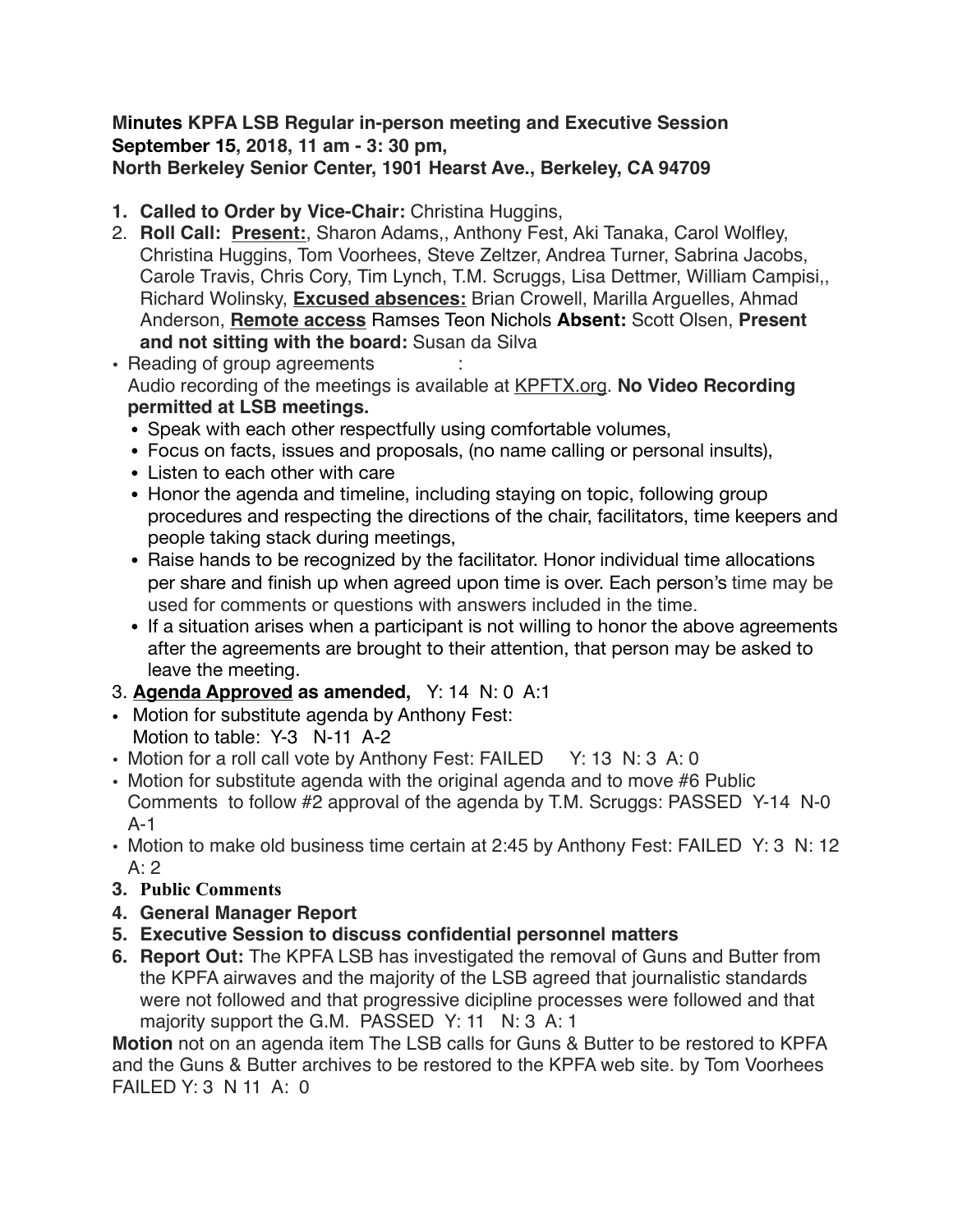#### **7. Review of proposed budget Maria Negret—** KPFA Business Manager, Sharon Adams —Treasurer

Motion to Approve the budget by Carol Wolfley PASSED

Motion: The Apprenticeship program should be funded at not less than 1.3 FTEs, and not less that \$6000 for other expenses. By Anthony Fest FAILED Y: 4 N: 5 A: 4 Motion to install cameras in studios and allow live streaming programs if programmers want to stream their show and archive it. \$10,000 to be added to the budget. This would also include training in conjunction with appprentices. by Steve Zeltzer Y: 3 N: 8 A:

**8. Community Advisory Board Reoprt,** CAB survey info was distributed by MaryAnn Thomas

**10. Reports from Pacifica National Board Directors:** 

**11. Old Business: Pacifica Bylaws Motion** by Carol Wolfley PASSED see attached amendment petition Y: 10 N:3 A: 0

**12. Old Business: Assange motion:** NOT CONSIDERED DUE TO TIME LIMITATIONS

**13. Old Business Multimedia discussion:** NOT CONSIDERED DUE TO TIME LIMITATIONS

**14. 3:30 Ajourned,**

## **A Pacifica Bylaws Amendment to Reduce the Number of Directors and Adjust the Composition of the Pacifica National Board to Promote More Effective, Democratic Governance**

We the undersigned members from KPFA, KPFK, KPFT, WBAI and WPFW from the Pacifica Network submit this petition for the following amendments to the Pacifica Bylaws to be voted on by the Pacifica General Membership in 2018 as per Article Seventeen of the Pacifica Bylaws.

# **PROPOSED AMENDMENTS**

Replace Article Five, Section 3 (B) with the following:

The Delegates for each radio station shall meet annually, beginning in January of 2019, to elect Directors to represent that radio station on the Board. Each station that has between 1,000 and 5,999 Members shall elect one Director. Each station that has between 6,000 and 11,999 Members shall elect two Directors. Each station that has over 12,000 Members shall elect three Directors. Directors may be Staff or Listener Delegates. A single transferable voting method will be used.

### AND

Replace Article Five, Section 1 (C) with the following: There shall be a minimum of seven (7) and a maximum of seventeen (17) Directors of the Foundation.

**Name Print Signature 3 and Signature 3 and Signature 3 and Signature 3 and Signature 3 and Signature 3 and Signature 3 and Signature 3 and Signature 3 and Signature 3 and Signature 3 and Signature 3 and Signature 3 and Si .**